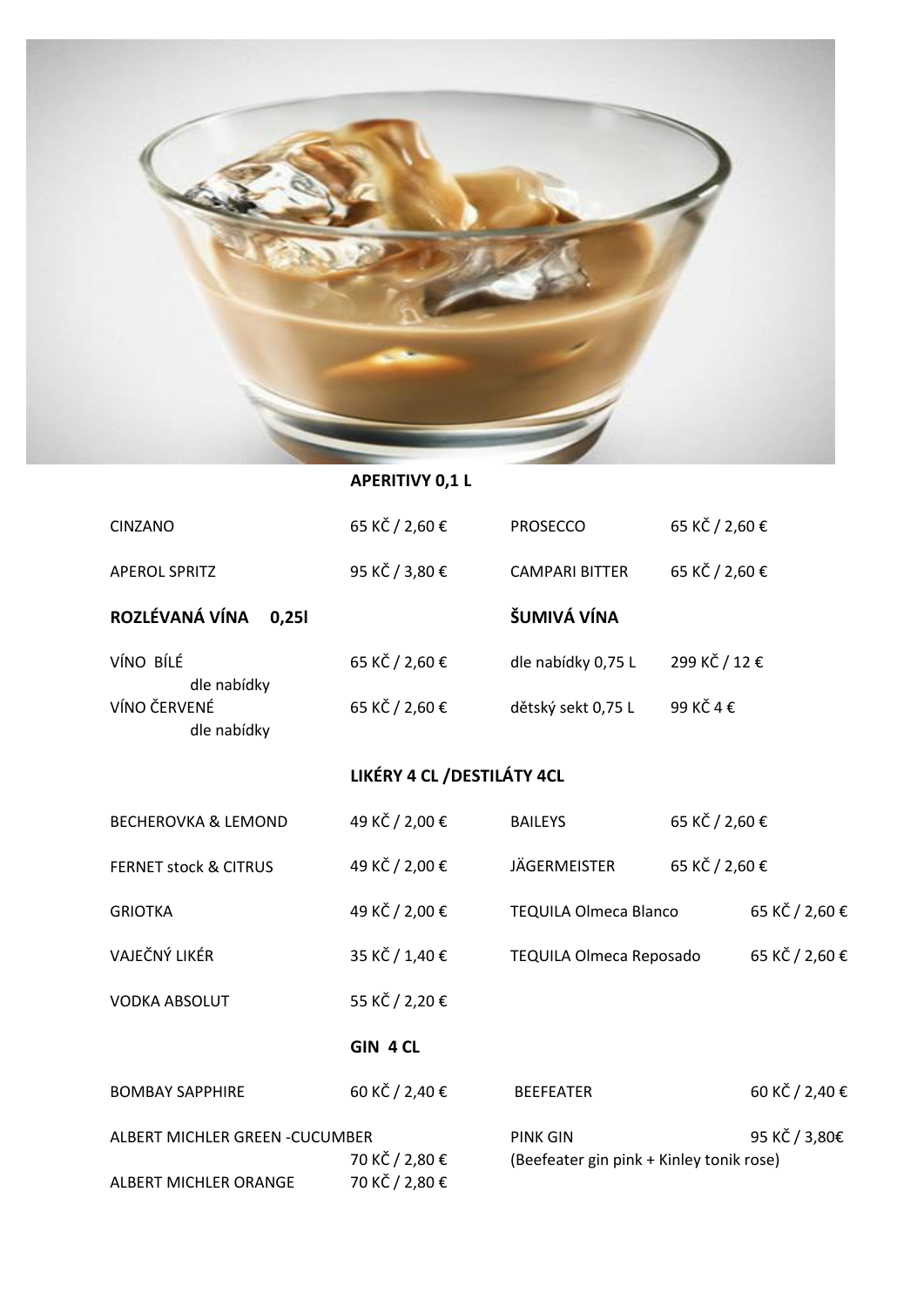

**RUMY 4 CL**

| RON PRESTIGIO 21 yo         | 139 KČ / 5,60 €           | <b>BACARDI SUPERIOR</b>             | 60 KČ / 2,40 € |  |
|-----------------------------|---------------------------|-------------------------------------|----------------|--|
| ZACAPA 23 yo                | 90 KČ / 3,60 €            | HAVANA CLUB 3 yo                    | 60 KČ / 2,40 € |  |
| DON PAPA 7 yo               | 90 KČ / 3,60 €            | <b>CAPTAIN MORGAN</b>               | 60 KČ / 2,40 € |  |
| <b>LEGENDARIO</b>           | 60 KČ / 2,40 €            | <b>BOŽKOV ORIGINÁL</b>              | 45 KČ / 1,80 € |  |
|                             | <b>BRANDY, KOŇAK 4 CL</b> |                                     |                |  |
| METAXA 5 *                  | 60 KČ / 2,40 €            | <b>METAXA HONEY</b>                 | 60 KČ / 2,40 € |  |
| METAXA 7 *                  | 60 KČ / 2,40 €            | <b>HENNESSY VS</b>                  | 75 KČ / 3 €    |  |
| METAXA 12 *                 | 60 KČ / 2,40 €            | <b>HENNESSY -</b><br>FINE DE COGNAC | 95 KČ / 3,70 € |  |
| <b>WHISKY, BOURBON 4 CL</b> |                           |                                     |                |  |
| <b>JIM BEAM</b>             | 60 KČ / 2,40 €            | <b>JACK DANIEL'S</b>                | 70 KČ / 2,80 € |  |
| <b>TULLAMORE DEW</b>        | 60 KČ / 2,40 €            | JACK DANIEL'S HONEY                 | 70 KČ / 2,80 € |  |
|                             |                           |                                     |                |  |

JACK DANIEL´S SINGLE BARREL 90 KČ / 3,60 €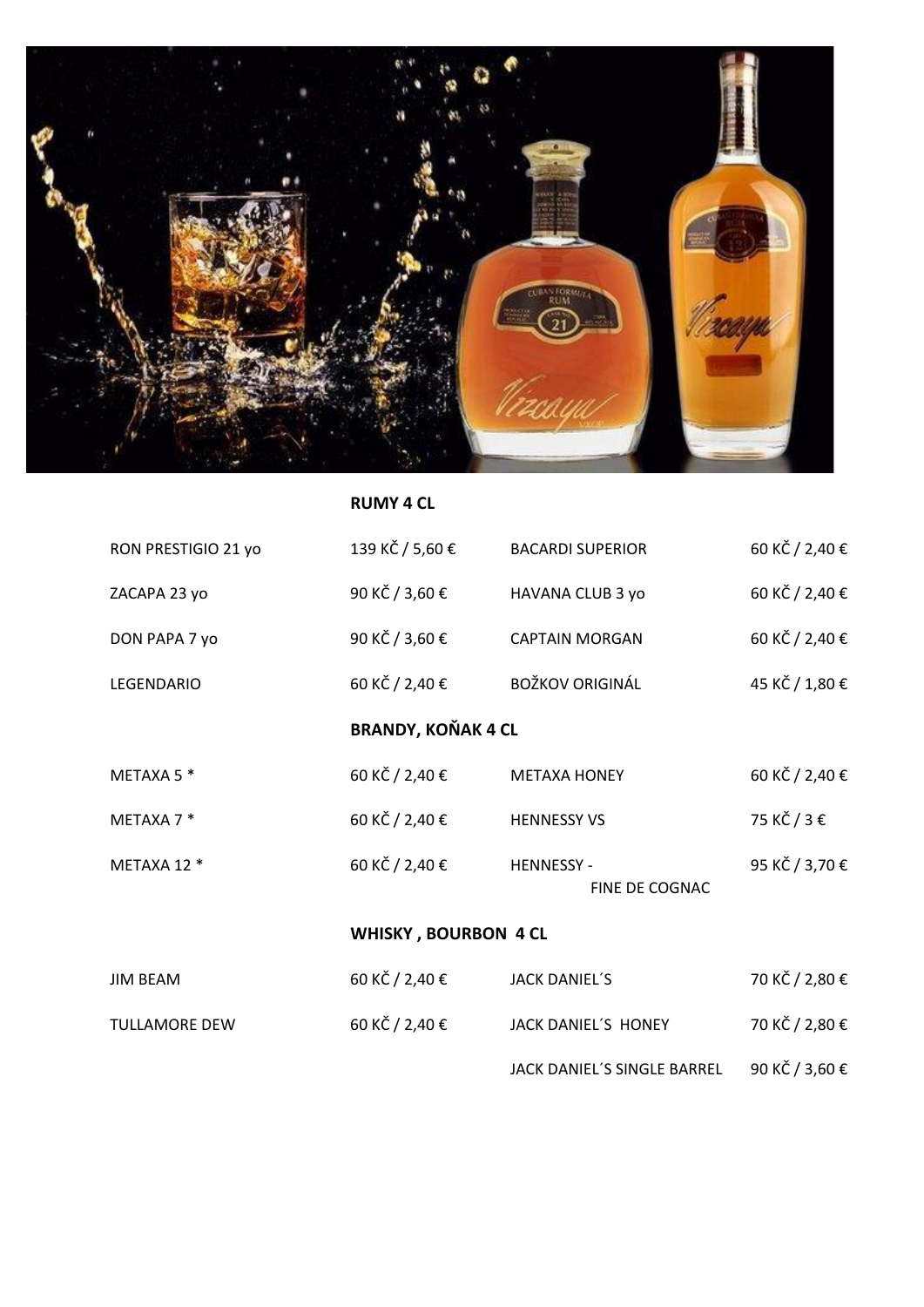

**OVOCNÉ PÁLENKY " FLERET " 4 CL**

| <b>SLIVOVICE</b>                      | 65 KČ / 2,60 €                           |            | HRUŠKOVICE " WILLIAMS " | 65 KČ / 2,60 €             |
|---------------------------------------|------------------------------------------|------------|-------------------------|----------------------------|
| MERUŇKOVICE                           | 65 KČ / 2,60 €                           |            | <b>HRUŠKOVICE</b>       | 65 KČ / 2,60 €             |
|                                       | <b>PIVO</b>                              |            |                         |                            |
| "NAŠE "                               |                                          | 0,3 L      |                         | 0,5L                       |
| 4,8 % alk. PECKÝ PIVOVAR - BOUDA MÁMA |                                          |            | 30 KČ / 1,20 €          | 49 KČ / 2 €                |
| PILSNER URQUELL 12 ° 4,4 % alk.       |                                          |            | 33 KČ / 1,30 €          | 53 KČ / 2,10 €             |
|                                       | VELKOPOPOVICKÝ KOZEL TMAVÝ 10°3,8 % alk. | 0,5l Lahev |                         | 40 KČ / 1,60 €             |
| BIRELL-nealkoholické                  |                                          | 0,5l Lahev |                         | 35 KČ / 1,40 €             |
| BIRELL-ochucený                       |                                          | 0,51 Plech |                         | 40 KČ / 1,60 €             |
| <b>NEALKOHOLICKÉ NÁPOJE</b>           |                                          |            |                         |                            |
|                                       |                                          | 0,31       |                         | 0,51                       |
| KOFOLA-točená                         |                                          |            | 24 KČ / 1 €             | 40 KČ / 1,60 €             |
| DOMÁCÍ LIMONÁDA-dle nabídky           |                                          | 0,5L       | 50 KČ / 2 €             | 1 <sub>L</sub><br>75 KČ/3€ |
|                                       |                                          |            |                         |                            |
| <b>MATTONI GRAND</b>                  | perlivá & neperlivá                      | 0,33L      | 34 KČ / 1,40 €          |                            |
| RÖMERQUELLE                           | perlivá & neperlivá                      | 0,75 L     | 80 KČ / 3,20 €          |                            |
| <b>CAPPY</b>                          |                                          | $0,2$ L    | 43 KČ / 1,80 €          |                            |
| COCA COLA & FANTA & SPRITE & TONIK    |                                          | 0,33L      | 43 KČ / 1,80 €          |                            |
| VODA STOLNÍ, TOČENÁ                   |                                          | 0,2 L      | 10 KČ / 0,40 €          |                            |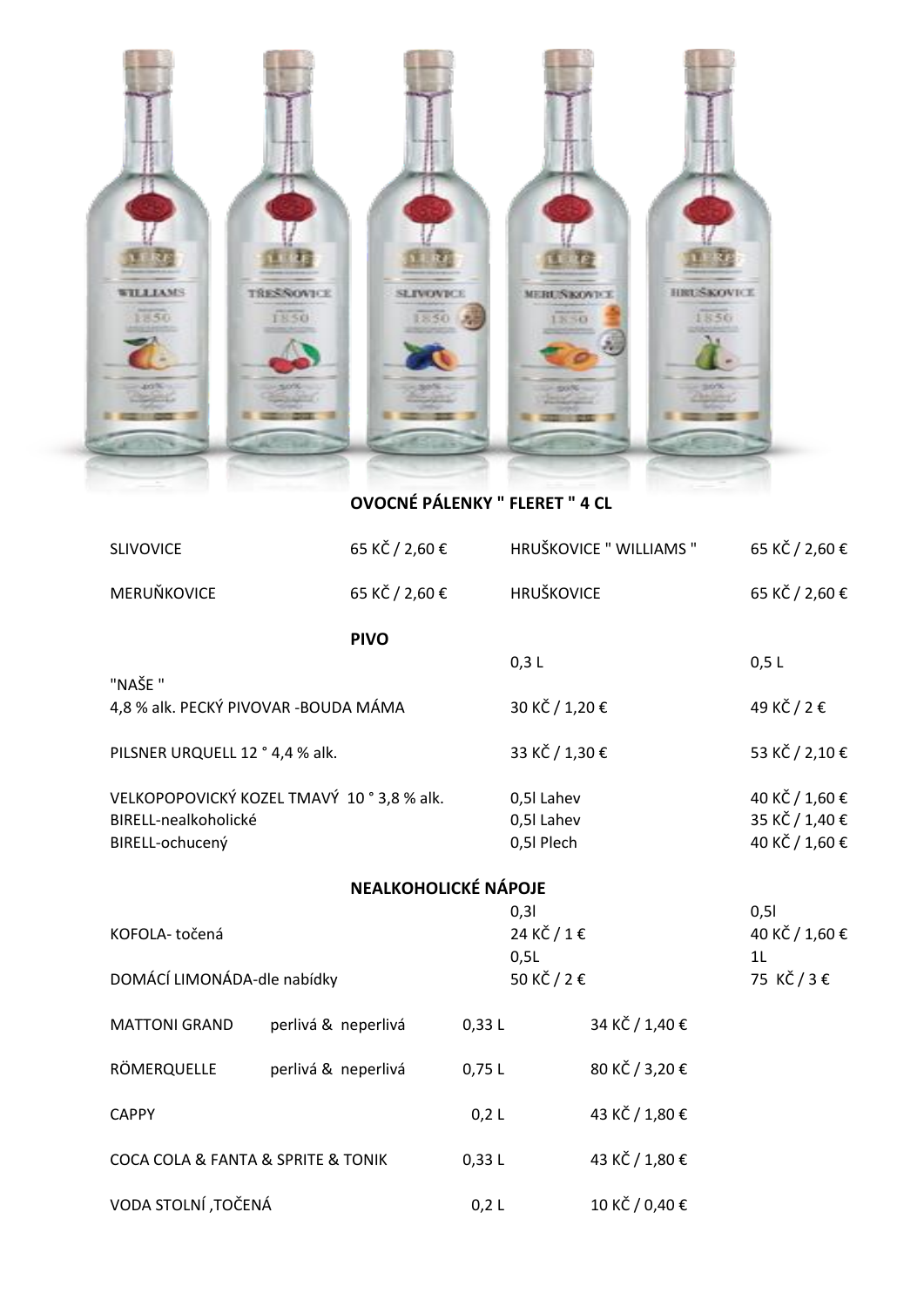

## **KÁVOVÉ VARIACE & TEPLÉ NÁPOJE**

| <b>ESPRESSO LAVAZZA</b><br>25-30 ml          | 49 KČ / 2 €    | ESPRESSO LAVAZZA LUNGO<br>50-60 ml | 49 KČ / 2 €    |
|----------------------------------------------|----------------|------------------------------------|----------------|
| CAPPUCCINO LAVAZZA                           | 55 KČ / 2,20 € | LATTE MACCHIATO                    | 60 KČ / 2,40 € |
| TURECKÁ KÁVA                                 | 49 KČ / 2 €    |                                    |                |
| LEDOVÁ KÁVA                                  | 70 KČ / 2,80 € |                                    |                |
| VÍDEŇSKÁ KÁVA                                | 60 KČ / 2,40 € |                                    |                |
| IRSKÁ KÁVA s irskou whisky a šlehačkou       |                | 70 KČ / 2,80 €                     |                |
| ALŽÍRSKÁ KÁVA s vaječným likérem a šlehačkou |                | 70 KČ / 2,80 €                     |                |
| BAILEYS KÁVA s baileys likérem a šlehačkou   |                | 70 KČ / 2,80 €                     |                |
| HORKÁ ČOKOLÁDA se šlehačkou                  |                | 60 KČ / 2,40 €                     |                |
| ČAJ S CITRONEM A MEDEM                       | 49 KČ / 2 €    | SVAŘENÉ VÍNO                       |                |
| <b>HORKÁ GRIOTKA</b>                         | 49 KČ / 2 €    |                                    | 65 KČ / 2,60 € |
| <b>HORKÉ JABLKO</b>                          | 49 KČ / 2 €    | GROG Božkov s citronem             | 60 KČ / 2,40 € |
| ŠLEHAČKA                                     | 10 KČ / 0,40 € | <b>MED</b>                         | 10 KČ / 0,40 € |